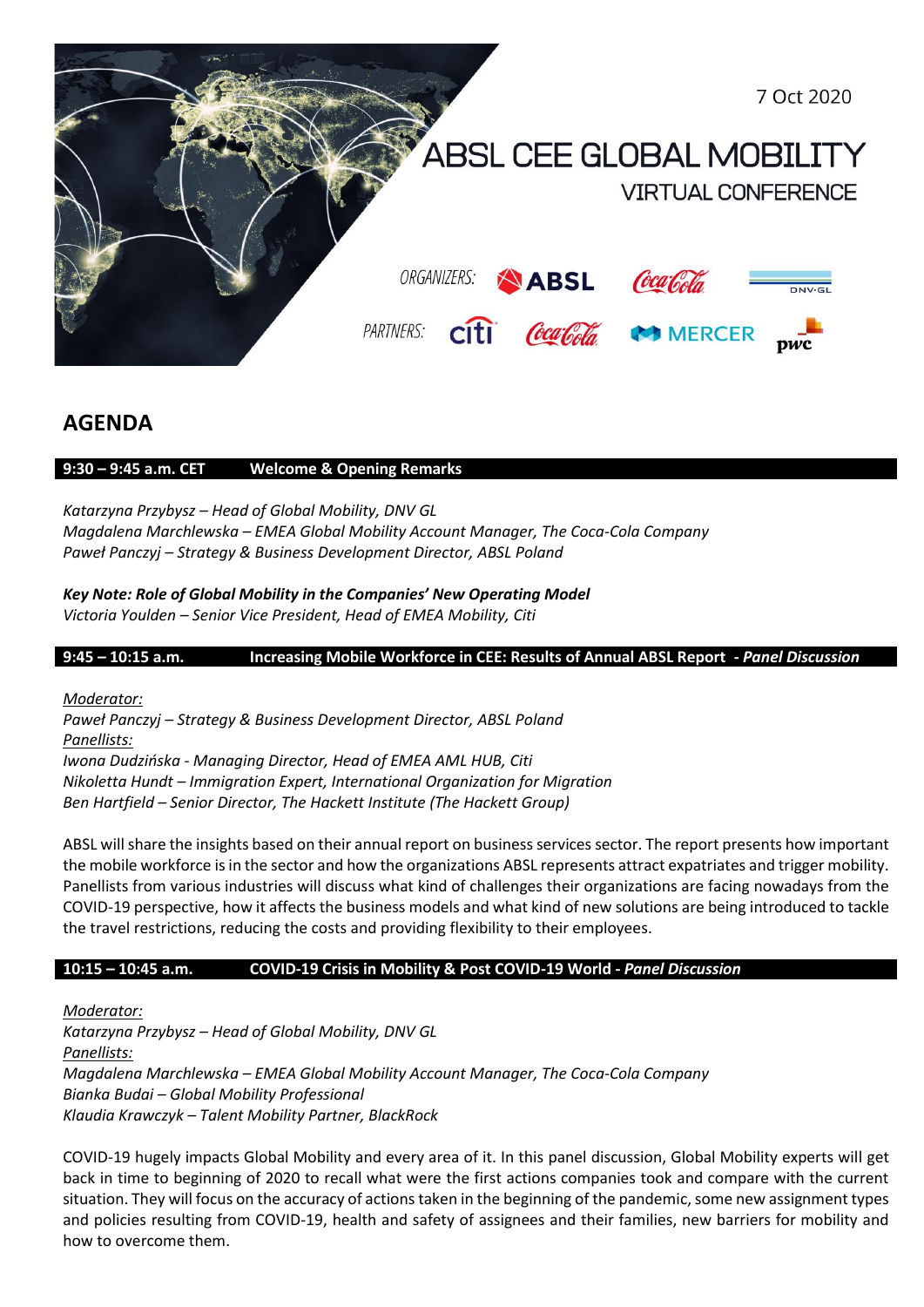#### **11:00 a.m. – 12:00 p.m. Latest Compliance Changes in Tax & Immigration**

### *Emilia Piechota - PwC Director | People & Organisation, PwC Agnieszka Cedzidło – PwC Manager | People & Organisation, PwC Michał Balicki – Advocate| PwC Senior Manager | People & Organisation, PwC*

PwC will share the results of a global pulse survey on how companies are re-evaluating the current situation in times of COVID-19 and planning for the future and assessing what it means for their global workforce and mobility programs. The results show the new type of assignments are having some popularity and these set-ups will be discussed from the cross-border tax, social security and immigration compliance perspective. In contrary, traditional long-term assignments and international transfers are still the responses to many companies' talent needs. One of the hot topics related to that is the Posted Workers' Directive and its implementation throughout Europe. PwC will share their insight on the obligations resulting from the Directive and present other important law changes impacting mobility.

| $12:00 - 1:00$ p.m. | <b>Lunch Break</b>                                                                  |
|---------------------|-------------------------------------------------------------------------------------|
|                     |                                                                                     |
| $1:00 - 2:15$ p.m.  | Outbound Process Flow: Step by Step Guide how to Structure International Assignment |
|                     | and how Technology Can Support it                                                   |

*Viviane MacLeod-Domon – Mobility COE Consultant, Mercer Switzerland Michael Nash – European Mobility Technology Sales Leader, Mercer UK*

Finding the right candidate is a milestone. But it is just the beginning of a long journey ahead! This panel will guide you through an international assignment lifecycle. Mercer representatives will cover such subjects as assignment planning, from both logistics and compliance perspective, on assignment ongoing support and post assignment monitoring and compliance. Mercer will also advise how to tackle it from a practical point of view and how available technology can support any Mobility Professional.

#### **2:15 – 2:30 p.m. Break**

### **2:30 – 3:30 p.m. Roundtable Discussions**

#### **1. Dynamics of Business Directions: Non-Standard Work Arrangements for Mobile Population**

#### *Moderators:*

*Katarzyna Skrzypczyńska – CEE Global Mobility and Deferred Cash Head Gracjana Kubak – EMEA Global Mobility Case Manager, Citi*

Non-standard cross border work arrangements apply to employees who work in a country other than their country of employment for a temporary period. COVID-19 forced the organizations to implement urgent solutions that would prevent potential personal or corporate implications resulting from the remote working. The processes require formal approvals from relevant stakeholders such as HR, Legal, Corporate Tax in the non-standard work country. The moderators will share their best practices around CBWA and raise this topic among the Roundtable Discussion participants.

#### **2. Global Mobility Advisor as the Strategic Partner to the Business**

### *Moderator: Magdalena Marchlewska – EMEA Global Mobility Account Manager, The Coca-Cola Company*

Global Mobility function has gone through the evolution throughout the years and GM professionals are still working on improving the relationship with the business and getting a seat at the table. What are the challenges around achieving this goal and whether COVID-19 created the opportunity to prove the value of the Global Mobility expertise? The moderator will share the insights on Mobility business consulting and raise this topic among the Roundtable Discussion participants.